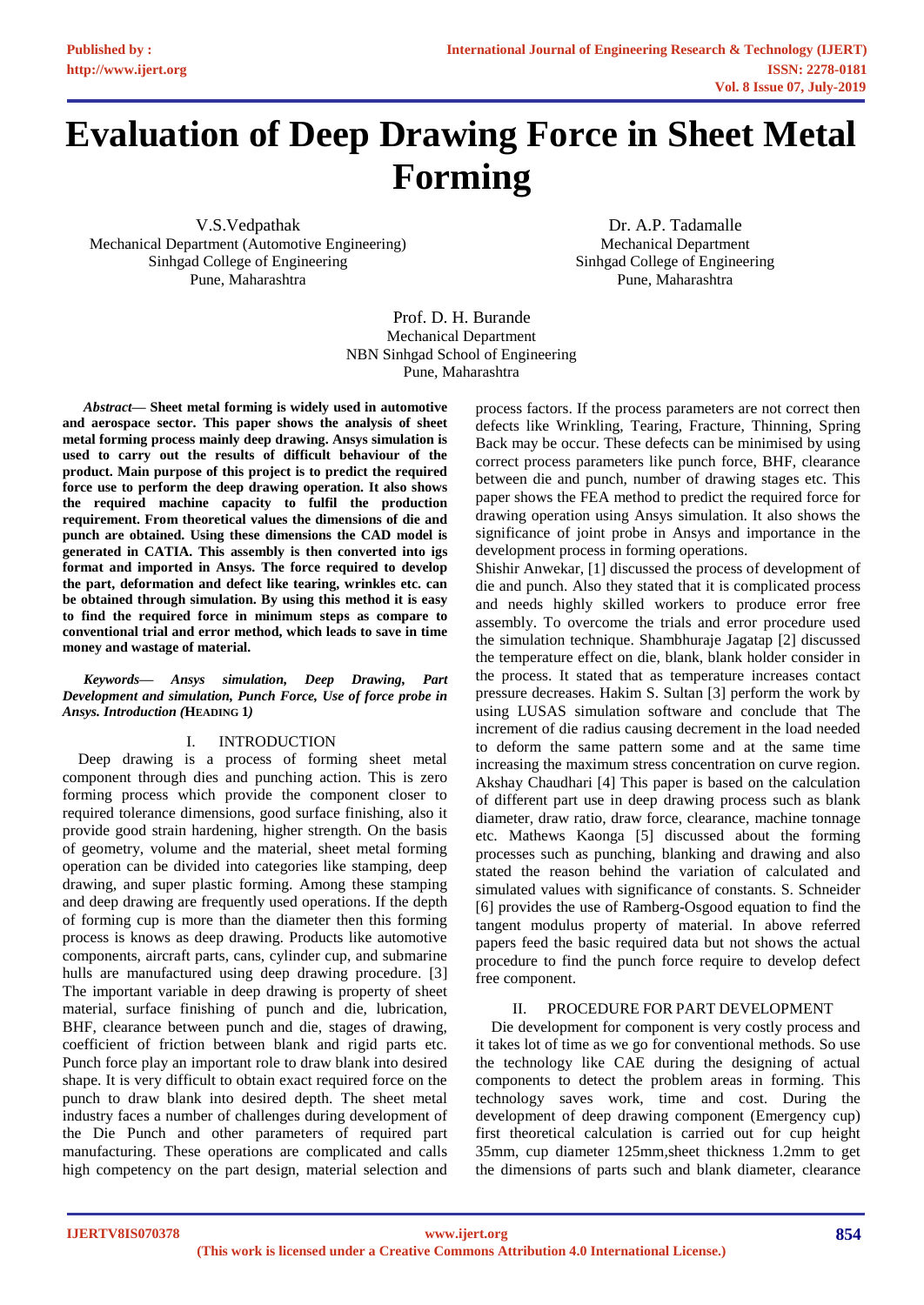between die and punch, blank holing force, drawing force etc. From this data cad model is generated using 3D cad software like CATIA. From this 3D parts deep drawing process assembly generated. This assembly imported in Ansys software in igs format, by applying material property and boundary conditions values simulation is carried out. As results from simulation finally we get the required punch force by using force probe tool.

## *A. Theoretical Calculation*

Important deep drawing process parameters are calculated by using standard formulas as follows Blank Diameter D =  $(d^2 + 4dh)^{0.5}$ 

-------(1)

Draw Ratio  $= h/d_p$ 

-------(2)

Table I – The relationship between  $(H/d)$  ratio & number of draws

| <b></b>                 |                         |  |
|-------------------------|-------------------------|--|
| If $h/d_n < 0.75$       | Then no. of draws $= 1$ |  |
| If $0.75 < h/d_n < 1.5$ | Then no. of draws $= 2$ |  |
| If $1.5 < h/d_n < 3.0$  | Then no. of draws $=$ 3 |  |
| If $3.0 < h/d_n < 4.5$  | Then no. of draws $=$ 4 |  |

From Equation (2) and table I indicate that drawing process requires only one stage for completion i.e. this is single stage deep drawing process.

Punch and Die Clearance C= T+ $k(10T)$ 

Drawing Force empirical relation  $p = \pi^* d_p^* t^* S^* ((D_0/d_p) - C)$ 

-------(4)

-------(3)

FOS taken as 1.5,

Blank Holding Force is approx. 20% to 30 % of Draw Force  $(B.H.F.) = 30 % of Draw Force$ 

Press Tonnage  $P = p + (B.H.F.)$ 

-------(6)

-------(5)

Table II- Design calculation values

| <b>Equation No.</b> | <b>Parameters</b> | <b>Values</b> |
|---------------------|-------------------|---------------|
|                     |                   | 182 mm        |
|                     | $h/d_p$           | 0.3549        |
|                     |                   | $2.04$ mm     |
|                     |                   | 26 ton        |
|                     | B.H.F.            | 8 ton         |
|                     |                   | 34 Ton        |

*B. CAD Model And Deep Drawing Assembly* 

The solid model of Emergency cup is modeled using 3D modeling software CATIA (generative sheet metal design workbench) based on drawing provided by company.



Fig. 1 CAD Model in Catia

This model is then imported in SolidWork. This software has advantage to generate punch and die assembly using user friendly mold tools. Final assembly is export in igs format to carry out simulation.



Fig. 2 Die & Punch Assembly in SolidWork

# *C. Blank Material Property*

For deep Drawing process low carbon material is required to minimize the defect generation. Generally for deep drawing process EDD (Extra Deep Draw) material is used. There are some types or grade of materials like CR1, CR2, CR3, CR4, and CR5. As per the company (Priya Autocomponents Pvt. Ltd.) requirements and suggestions CR4 material is used for deep drawing process. CR4 is cold rolled steel with high elongation and lower carbon content. It is good for cold forming process. CR4 material Chemical and Mechanical properties are shown in following tables [7]

Table III – Mechanical properties of material

| Quality         |                                             | Yield<br><b>Stress</b><br>R <sub>e</sub> Mpa | Tensile<br>Strengt<br>h<br>$R_{m}$<br>Mpa | Elongation<br>Percent<br>A<br>Min |                      | Hardness  |
|-----------------|---------------------------------------------|----------------------------------------------|-------------------------------------------|-----------------------------------|----------------------|-----------|
|                 |                                             |                                              |                                           | $L_{o}$<br>$=$                    | $L_{o}$<br>$=$       | <b>HR</b> |
| Desig<br>nation | Name                                        | Max                                          |                                           | 80<br>m<br>m                      | 50 <sub>m</sub><br>m | (30T)     |
| CR4             | Extra Deep<br>Drawing<br>Aluminum<br>Killed | 210                                          | 350                                       | 36                                | 37                   | 50        |

The tangent modulus is the slope of the stress strain curve. Below the proportional limit the tangent modulus is equivalent to young's modulus. Above the proportional limit the tangent modulus changes with strain and it is accurately calculate by using actual from test data. The Ramberg– Osgood equation state the relation between young's modulus to the tangent modulus and this is one of the methods for obtaining the tangent modulus. The tangent modulus is playing an important role in describing the behavior of materials that have been stressed beyond the elastic region. When a material is plastically deformed there is no longer a linear relationship between stress and strain as there is for elastic deformations. The tangent modulus determines the "softening" or "hardening" of material that generally occurs when it begins to yield. Tangent modulus is calculated by using constant n is 5, modulus of elasticity 200Gpa for Ramberg–Osgood Equation [6]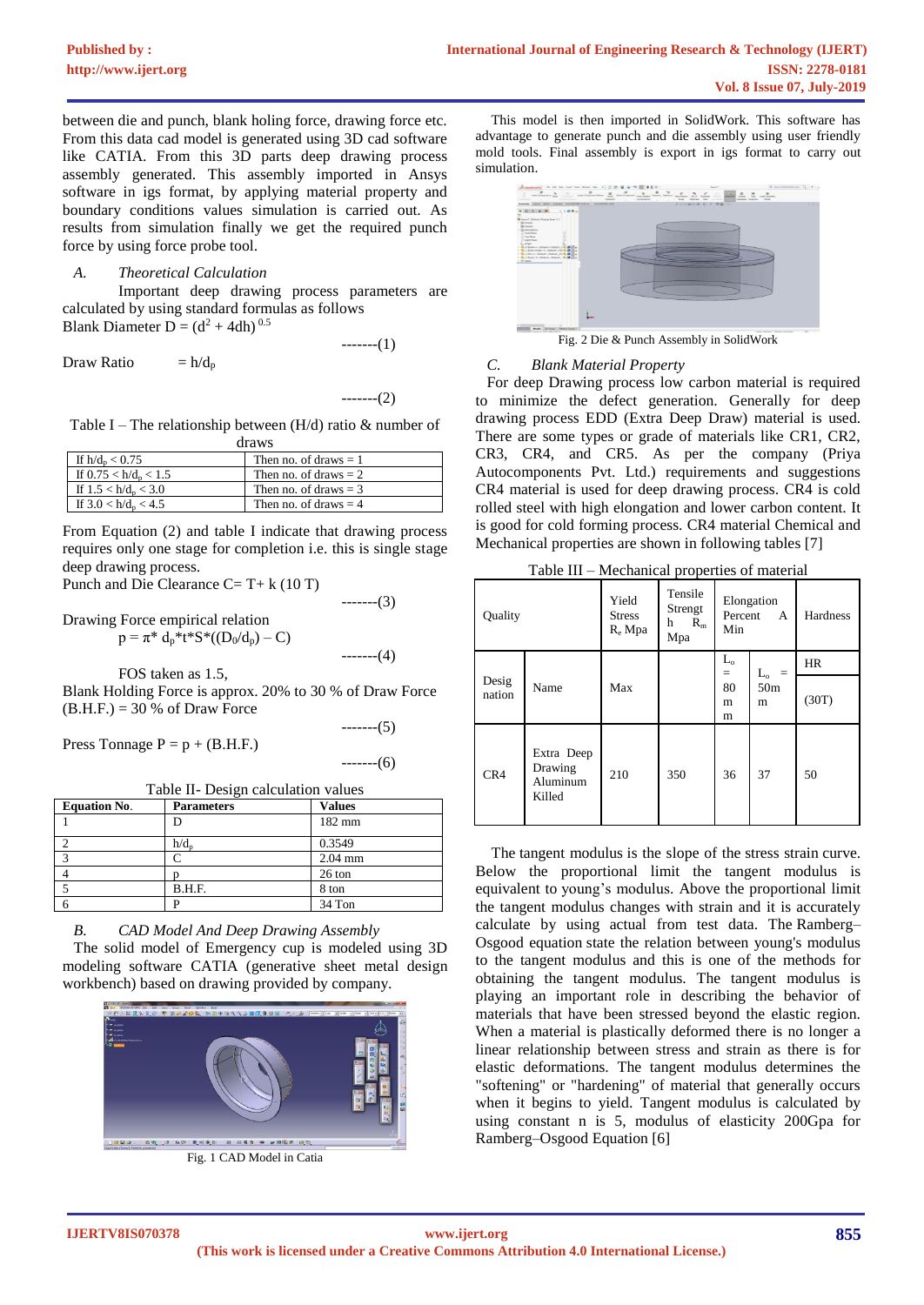$$
Et = \frac{E * \sigma ys}{\sigma ys + 0.002 * n * E \left(\frac{\sigma}{\sigma ys}\right)^{n-1}}
$$
........(7)

Tangent modulus for CR4 material is computed by using equation (7) is 2685061000 Pa =  $2.68 * 10^9$  Mpa

## *D. Finite Element Analysis*

Assembly in igs format, file generated from SolidWork is imported in Ansys software. CR4 material properties such as density, young's modulus, poisons ratio, bulk modulus, shear modulus, tangent modulus, yield strength, ultimate strength are missing in Ansys material library so it is necessary to create custom material properties for CR4 in material library. Following table shows the material property assign to blank.

|                | Properties of Outline Row 3: CR4 |                    |                                     |
|----------------|----------------------------------|--------------------|-------------------------------------|
|                | A                                | $\overline{B}$     | C                                   |
| $\overline{1}$ | Property                         | Value              | Unit                                |
| $\overline{2}$ | Material Field Variables         | Table              |                                     |
| $\overline{3}$ | Pensity                          | 7861.1             | $\overline{\phantom{a}}$<br>kg m^-3 |
| 4              | Isotropic Elasticity<br>$\Box$   |                    |                                     |
| $\overline{5}$ | Derive from                      | Young's Modulus an | $\blacksquare$                      |
| $\ddot{\rm 6}$ | Young's Modulus                  | $2.0484E + 11$     | Pa<br>$\overline{\phantom{a}}$      |
| $\overline{7}$ | Poisson's Ratio                  | 0.29               |                                     |
| 8              | <b>Bulk Modulus</b>              | $1.6257E + 11$     | Pa                                  |
| $\overline{9}$ | Shear Modulus                    | 7.9397E+10         | Pa                                  |
| 10             | Blinear Isotropic Hardening<br>Ξ |                    |                                     |
| 11             | Yield Strength                   | $2.1E + 0.8$       | Pa<br>$\overline{\phantom{a}}$      |
| 12             | <b>Tangent Modulus</b>           | 2.6851E+09         | $\overline{\phantom{a}}$<br>Pa      |
| 13             | 诏<br>Tensile Yield Strength      | $2.1E + 08$        | $\ddot{}$<br>Pa                     |
| 14             | Y<br>Tensile Ultimate Strength   | $3.5E + 08$        | $\blacksquare$<br>Pa                |

Table IV – Material property of CR4

Meshing is done by using Ansys Mechanical APDL with element size for blank and other body parts are 2mm, and 3mm respectively. For this element size node and element counts are 98538 and 21557 respectively. Contact between the punch and blank, blank holder and blank is frictional also die is stationary and punch, blank holder are translational in motion. Punch travels to positive Y axis; displacement is set as 35mm from the contact of blank. The transient simulation is carried out for better convergence of the problem for deflection, stresses, joint probe force.

#### *The results are as follows:*

1. Total Deformation is 33.9mm and the thickness of bottom circle is around 9 mm. this shows the total deformation is within acceptable value.



Fig. 3 Total deformation of Cup

2. Equivalent Elastic Strain is 0.009. This value shows the ratio of change in dimension with original dimension. From the results we can say that wall is not too thin.



Fig. 4 Equivalent Elastic Stain of Cup

3. Following fig.5 shows the von misses stress generated on component. Maximum stresses occur at the curve or neck of cup. This leads to tearing of component from neck. But in this simulation not single tearing evidence found at neck while checking animated simulation video.



Fig. 5 Equivalent Stress of Cup

4. Shear stress indicates the fracture or failure in material. If shear stress is large then tearing or surface distortion defect generate in product. In this case shear stress is within limit, but on the edge of neck region surface shows the chances of tearing.



Fig. 6 Shear Stress of Cup

5. Fig 7 shows the load required for the deformation of blank. With respect to the punch targeted elements the load results are calculated by using the reaction values. The load value represented in all axis. The resultant load/force is obtained using mathematical formula.



Fig. 7 Local coordinate system of punch probe

Table V shows the reaction force generated on X, Y, Z axis of the punch. Considering this value and mathematical formula resultant is calculated which shows the 30.37 ton force to positive y axis.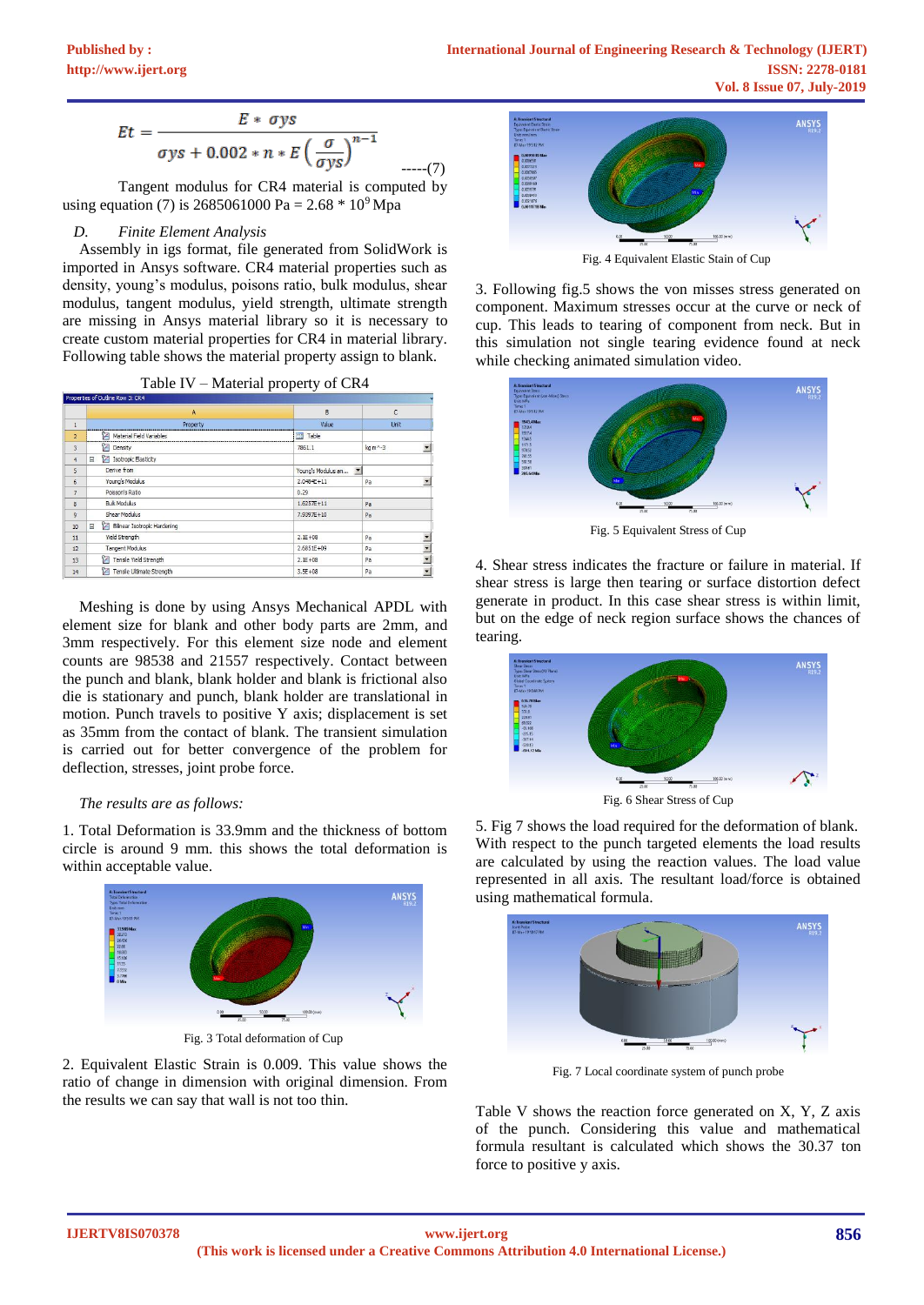| Table V – Punch Joint Probe Result       |                 |  |
|------------------------------------------|-----------------|--|
| <b>Definition</b>                        |                 |  |
| Type                                     | Joint Probe     |  |
| <b>Result Type</b><br><b>Total Force</b> |                 |  |
| <b>Results</b>                           |                 |  |
| X Axis                                   | $2.9783e+005N$  |  |
| Y Axis                                   | $-47.583$ N     |  |
| Z Axis                                   | 763.65 N        |  |
| Total                                    | $2.9783e+005$ N |  |

6. In deep drawing process due to stretching phenomenon of sheet thickness varies from region to region. Thinning parameter mostly depend on the depth of drawing. As depth of drawing increases thinning increases i.e. wall thickness reduces. This results are calculated with the help of altair inspire form software.



Fig. 8 Thickness of cup at various regions

#### III. RESULT AND DISCUSSION

Below table shows the strain stress and resultant punch force generated as particular deformation value.

| TAVIC VI – INCSUIL TAVIC |            |                     |            |               |        |
|--------------------------|------------|---------------------|------------|---------------|--------|
| Total                    | Equivale   | Equivale            | Shear      | Shear         | Total  |
| <b>Deformat</b>          | nt Elastic | <b>Stress</b><br>nt | Elastic    | <b>Stress</b> | Force  |
| ion (mm)                 | Strain     | (MPa)               | Strain     | (MPa)         | (Ton)  |
|                          | $x10^{-3}$ |                     | $x10^{-3}$ |               |        |
| <b>Results</b>           |            |                     |            |               |        |
| 0.1258                   | 1.52       | 206.64              | 1.08       | 85.852        | 0.976  |
| 12.492                   | 6.49       | 1328.2              | 6.8        | 539.9         | 19.257 |
| 20.310                   | 7.78       | 1581.6              | 7.94       | 636.99        | 23.942 |
| 31.238                   | 9.52       | 1884.5              | 8.13       | 645.51        | 28.522 |
| 33.989                   | 9.59       | 1943.4              | 8.52       | 676.78        | 31.02  |
| 36.270                   | 9.89       | 2086.2              | 8.88       | 704.68        | 31.437 |

Table VI –Result Table

Below graph shows the increase in von-mises stress and shear stress increases with deformation. This graph increases up to the fracture occur in wall surface. Behaviour of graph is non-linear.



Fig. 9 Stress analysis with change in deformation

 This graph shows the relationship with change in deformation with change in strain value. As deformation increases strain also increase. The behaviour of this graph is non- linear.



 The main finding of this paper is to find the punch force required in forming operation like deep drawing which is calculated by using ansys force probe tool. Below graph shows the as increase in deformation punch force also increases. It increases up to the tearing of component wall then it decrease. Next graph shows the force values in tones for specific deformation.



Fig. 11 b) Force values for specific deformation

Joint probe table and chart shows the required force to draw blank into desired shape, i.e. Required Punch Force is 2.978 \* 10<sup>5</sup> Newton which is nothing but 30.37 ton

This punch force is calculated from Ansys transient structural simulation solver. For full body we required punch force 31 ton.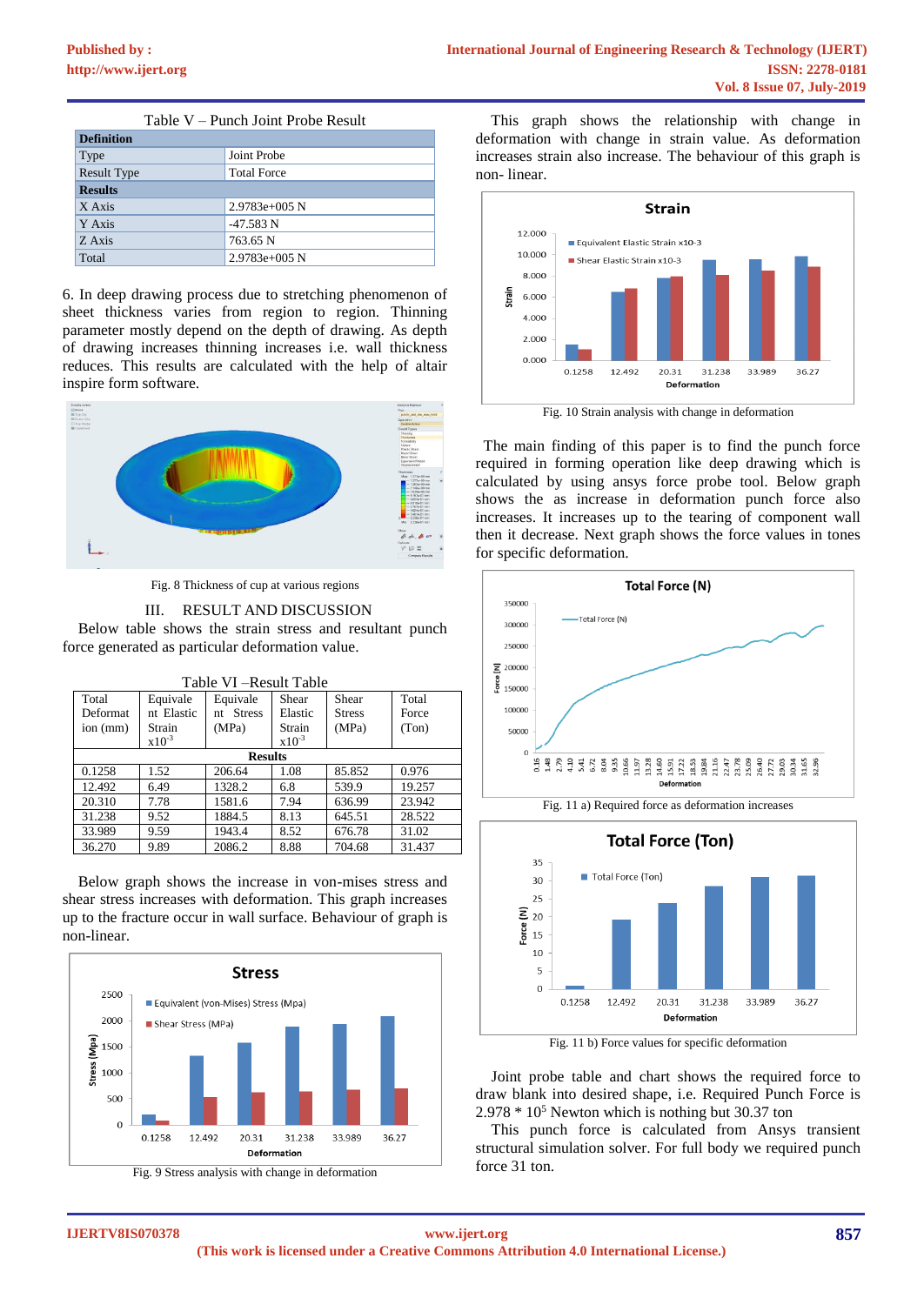Factor of safety should be taken 1.5, Therefore, Draw Force  $(P) = 46$  ton

Press Tonnage = Draw Force +  $(B.H.F.) = 54$  ton -----(8)

From the theoretical calculation the required force is 34 ton and from the Ansys simulation we get required force as 54 ton. In actual production the required machine force is in the range of 54 to 55 ton. The maximum forces are however very different in magnitude from the theoretical deep drawing force calculated from the equation is 34 ton. This difference can be attributed to the average value of the constant *C,* used in the equation (4) which is dependent on die angle, friction and lubrication. [5]

The problem areas such as wrinkling, tearing thinning are the biggest challenges in the industry now a days but these problems is minimized and sorted out in the initial stages of the design by using simulation techniques. In this simulation there is no single evidence is found about wrinkle. In case of tearing as shown in fig 6, shear stress is maximum on the neck of cup but it indicates the initial stage of tearing not a proper teardown on neck. Fig 8 shows the thickness of cup which is 1.2mm max i.e. original sheet thickness and 0.7mm minimum thickness. From this value thinning is approximately 41 percentages.

# IV. EXPERIMENTAL VALIDATION



Fig. 12 Experimental setup

Die and Punch are mounted on the Digvijay power press 60 ton capacity machine with the help of the guide pin and alignment tool on work bed. Experiment setup is prepared as shown in above fig. Conducting the actual experiment first ensured the machine setting parameter then checks the surface finishing and alignment of punch and die, check the edges and ensure the proper oil application on the surface of component. In actual validation the machine is set to different tones from 40ton to increases with 5ton up to 60 ton. Five components are manufactured for every force set on the punch. Deformation of cup is measured using height gauge, form these five values most repeated deformation value is considered which is mentioned in below table (Table-VII).

As force increases we get higher distortion of cup base. At the exact depth of 35mm as per real time experimentation process is required the deformation as shown in table VII are actual value calculated from the experimental work. Wrinkle defect is not observed in any iteration also all parts are safe from tearing problem. From the simulation it shows the signs of tearing at neck region but experimentally not a single part get tear at neck or at bottom region. Maximum thickness of cup is 1.2 mm and minimum thickness is 0.8 at the wall region. Maximum percentage thinning is approximately 33 percentages, which is acceptable.

| Force in ton | Deformation in mm |  |  |
|--------------|-------------------|--|--|
| 40           | 12.58             |  |  |
| 45           | 20.26             |  |  |
| 50           | 31.15             |  |  |
| 55           | 34.31             |  |  |
|              | 36.80             |  |  |
|              |                   |  |  |

Table VII – Actual Deformation as Force Increases

# V. CONCLUSION

The maximum force recorded in the simulation deep drawing processes (Equation 8) is calculated as 54ton, and this force is validate by conducting experimental process at 55ton force (shown in table VI). The experimental and computational value of force obtained matches well with each other. From the results it can also be concluded that the computational method used in this paper is much acceptable for deep drawing.

From the experimental results it is observed that the part manufactured is wrinkle free hence equation (5) provides correct blank holding force to produce defect free production of deep drawing forming parts. Tearing defect is also absent in whole experimentation process. Maximum thinning of cup is 33 percentages i.e. wall thickness is 0.8mm which is acceptable. Therefore press machine up to 60 ton capacity can be used for the required process.

# ACKNOWLEDGMENT

It is precious moment to acknowledge all the personalities who had helped me in my final project work. Firstly, I am very thankful of my guide Prof. D. H Burande for his valuable time and support for completion of project work. I am very thankful to Ms. Priya Gogawale from Priya Autocomponents Pvt. Ltd. Chakan, Pune for giving me an opportunity to do this project and believing me that I am capable of doing this project successfully. I am also very thankful of my coordinator Dr. A. P. Tadamalle for guiding me time to time.

## **REFERENCES**

- [1] Shishir Anwekar1, Abhishek Jain2 ," Finite Element Simulation of Single Stage Deep Drawing Process for Determining Stress Distribution in Drawn Conical Component" , International Journal Of Computational Engineering Research (ijceronline.com) Vol. 2 Issue. 8,December 2012,pp.229-236
- [2] Shambhuraje Jagatap 1, Prof. Bharat S. Kodli 2," A Finite Elemental Study of Contact Pressure Distribution in Stamping Operations", International Journal of Engineering Research & Technology (IJERT) Vol. 2 Issue 10, 2013, pp.311-319.
- Hakim S. Sultan Aljibori, "Finite Element Analysis of Sheet Metal Forming Process ",European Journal of Scientific Research, Vol.33 No.1 , 2009, pp.57-69.